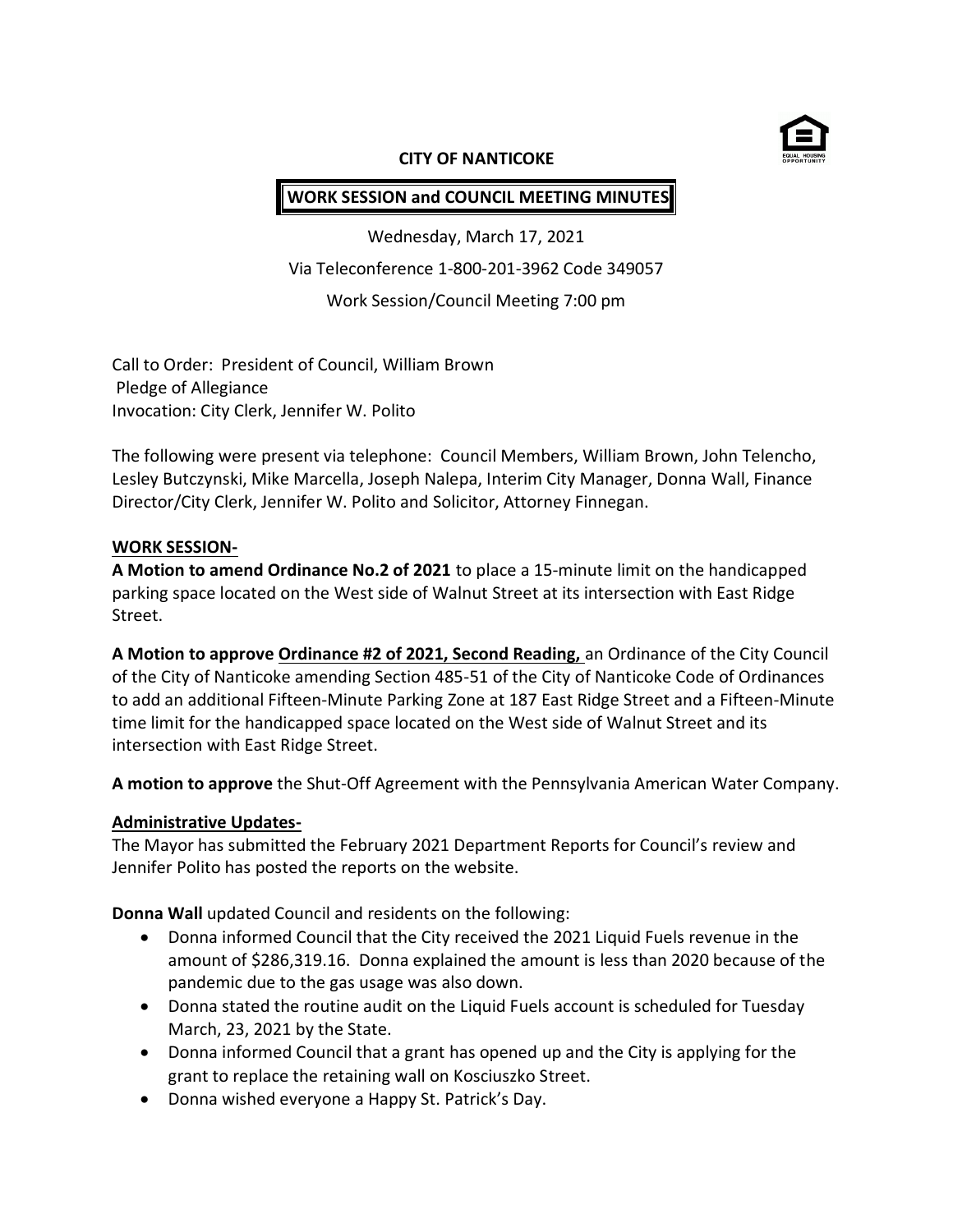**A Motion** was made by Councilmember Telencho seconded by Councilmember Marcella to adjourn the work session. Motion carried unanimously.

## **REGULAR MEETING** Comments from the Public agenda items only. **None**

## **Old Business None**

## **New Business**

**A Motion** to approve the March 3, 2021 minutes was made by Councilmember Marcella seconded by Councilmember Nalepa.

Motion carried unanimously.

**A Motion** to approve the payment of the bills in the amount of \$269,792.63 (Payroll(s) \$109,026.02 and Payables \$160,766.61) was made by Councilmember Telencho seconded by Councilmember Marcella.

Motion carried unanimously.

**A Motion to amend Ordinance No.2 of 2021** to place a 15-minute limit on the handicapped parking space located on the West side of Walnut Street at its intersection with East Ridge Street was made by Councilmember Nalepa seconded by Councilmember Marcella. Motion carried unanimously.

**A Motion to approve Ordinance #2 of 2021, Second Reading,** an Ordinance of the City Council of the City of Nanticoke amending Section 485-51 of the City of Nanticoke Code of Ordinances to add an additional Fifteen-Minute Parking Zone at 187 East Ridge Street and a Fifteen-Minute time limit for the handicapped space located on the West side of Walnut Street and its intersection with East Ridge Street was made by Councilmember Marcella seconded by Councilmember Butczynski.

Motion carried unanimously.

**A motion to approve** the Shut-Off Agreement with the Pennsylvania American Water Company was made by Councilmember Telencho seconded by Councilmember Butczynski. Motion carried unanimously.

## **COMMENTS FROM THE PUBLIC –**

**Mr. Ron Knapp** thanked Council for addressing past issues that he has brought to their attention. Mr. Knapp reported a sunken manhole on Prospect and South Streets that he saw a resident hit and bottom out. Mr. Knapp asked Council to address this issue as soon as possible. President Brown thanked Mr. Knapp and asked Donna Wall to follow up on this issue. Donna Wall stated that the issue will be addressed this year as it is part of the 2021 CDBG grant projects.

# **Correspondence-None**